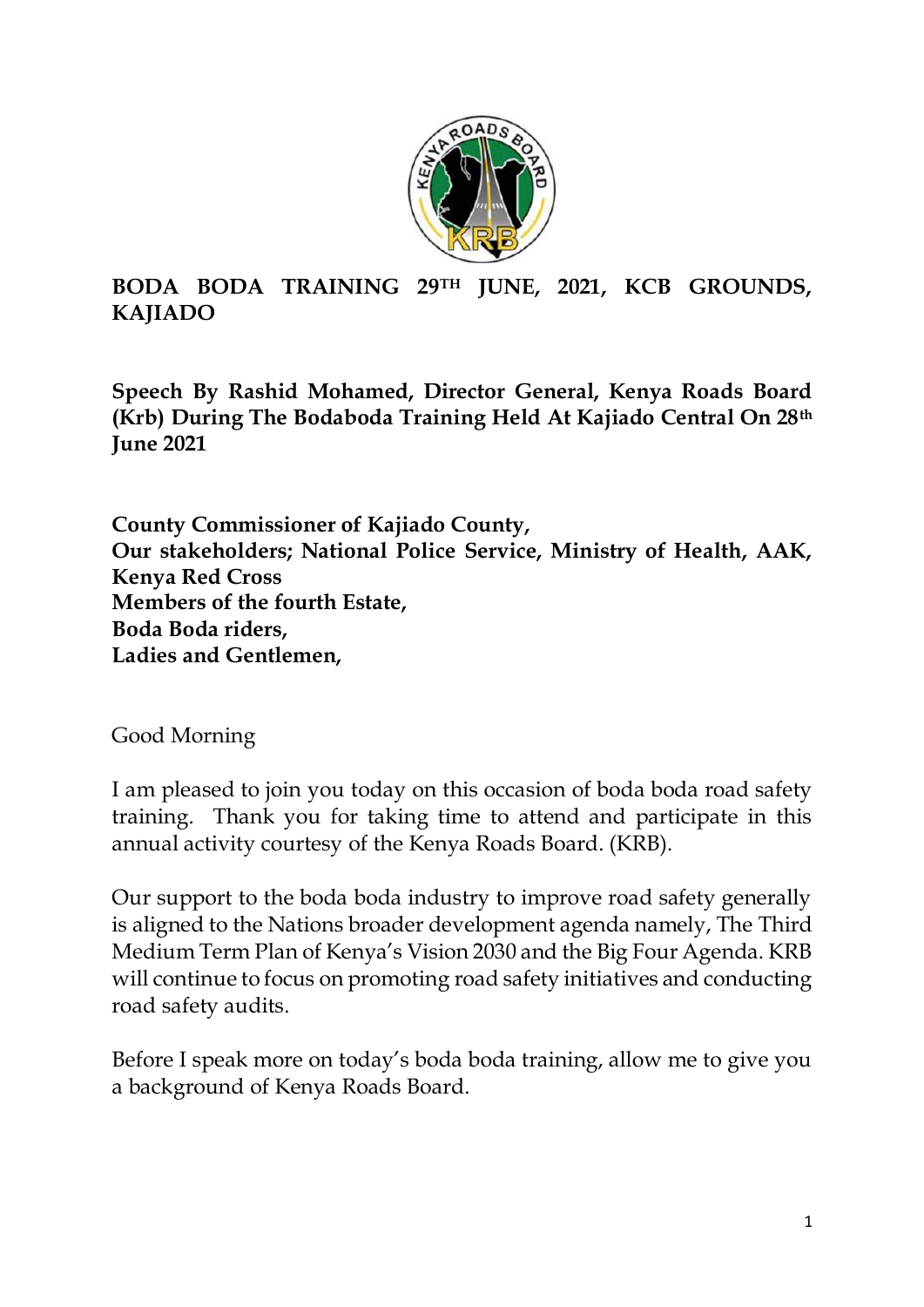This year (2021) marks 21 years since the Kenya Roads Board was formed with a mandate of funding, overseeing and coordinating road maintenance, rehabilitation and development funded by the KRB Fund. As such, KRB works with Road Agencies, that is, Kenya National Highways Authority (KENHA), Kenya Urban Roads Authority (KURA), Kenya Rural Roads Authority (KERRA), Kenya Wildlife Service (KWS) and the 47 County Governments to maintain the road asset valued at approximately Kshs. 3.5 Trillion.

The Board publishes the Annual Public Roads Programme (APRP) which provides information on budgets allocated for development, rehabilitation and maintenance of various roads in the country funded by the KRB Fund.

I am glad to state that tremendous progress in road network improvement has been made and significant impact felt by the mwananchi on the ground.

I commend the entire board members who have been a supportive team through their strategic guidance and working round the clock to ensure the board achieves its mandate.

The Board has achieved major milestones which have been guided by previous strategic plans and planned commitments. Through this plan, the board was able to increase road maintenance levy fund annually from Ksh.28 billion to Ksh.63 billion for the FY 2018/2019

These funds have not only enabled road agencies to complete their projects on time but also increase maintenance coverage in the country. Our current Strategic Plan 2018-2022 is underpinned by Kenya's Vision 2030 blue print and the Big Four. In implementing the current strategy, the Board will focus on formulating regulations that will create an operating environment characterized by stability, efficiency, order and high-quality service delivery.

At KRB, part of our broader CSR activities involves road safety programmes that seek to reduced road safety crashes as envisaged by the UN Decade of Safety. Our programme for boda boda riders is aimed at ensuring our young women and men in the sector are licensed and well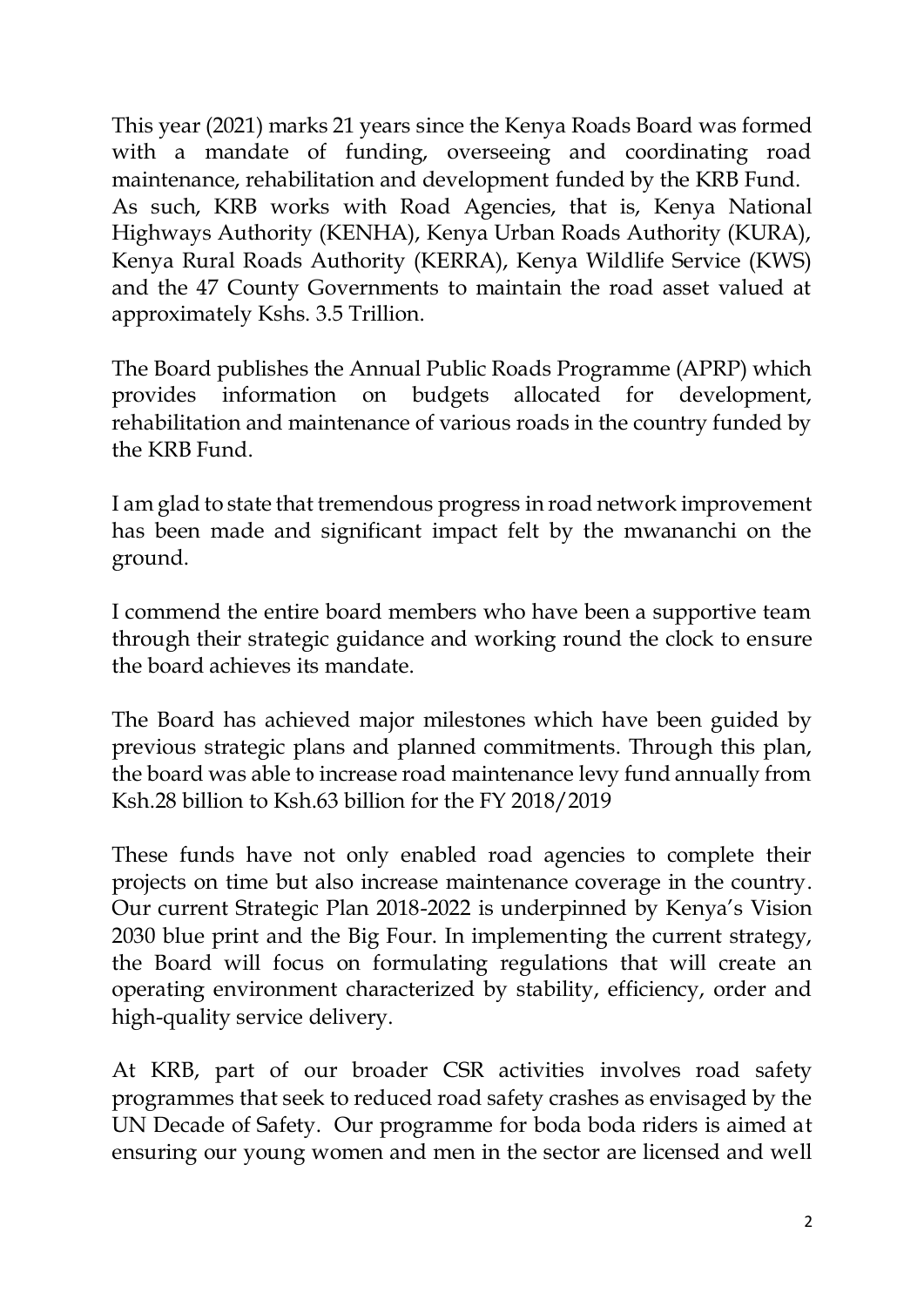kitted with road safety gear in a bid to reducing road carnage in the country.

The Board is hoping to leverage partnerships to broaden the reach and effectiveness of our road safety awareness and campaigns, taking active steps to improve our engagement with industry stakeholders and improve road safety.

The National Transport and Safety Authority (NTSA) estimates that out of the total 3114 deaths caused by road carnage in 2020, 884 were caused by boda boda riders.

Through strategic partnerships and collaborative efforts with our stakeholders, I am confident that we will continue to effectively steer growth and development in the sector by significantly reducing road accidents and promoting road safety.

## *Ladies and Gentlemen,*

Today's training is one of many road safety initiatives that we have conducted in Kisumu, Kisii, Migori, Kilifi, Busia, Nyeri, Malindi, Machakos, Nakuru, Narok, Nyamira, Kakamega and Elgeyo, Marakwet counties.

The initiatives include road safety Programmes for boda boda riders, trainings and licensing of boda boda operators, provision of personal protective equipment and institutional support to hospitals' trauma centers. In the 13 counties we have visited, we have trained close to 5,000 riders, provided 3,000 helmets, 10,000 reflective jackets and first aid kits among others. Further, we have trained 150 riders who sat licensing examination by NTSA and passed.

Today our riders will learn about riding skills, personal protection, response to accidents scenes and adherence to traffic laws. A voluntary HIV/AIDS counselling and testing unit will also be on site. Today, every rider will take home a helmet, 2 reflective jackets and a handbook with safety information. My appeal to you is *to think safety first* by ensuring you are licensed to ride, adhering to all traffic regulations and wearing personal protective clothing at all times.